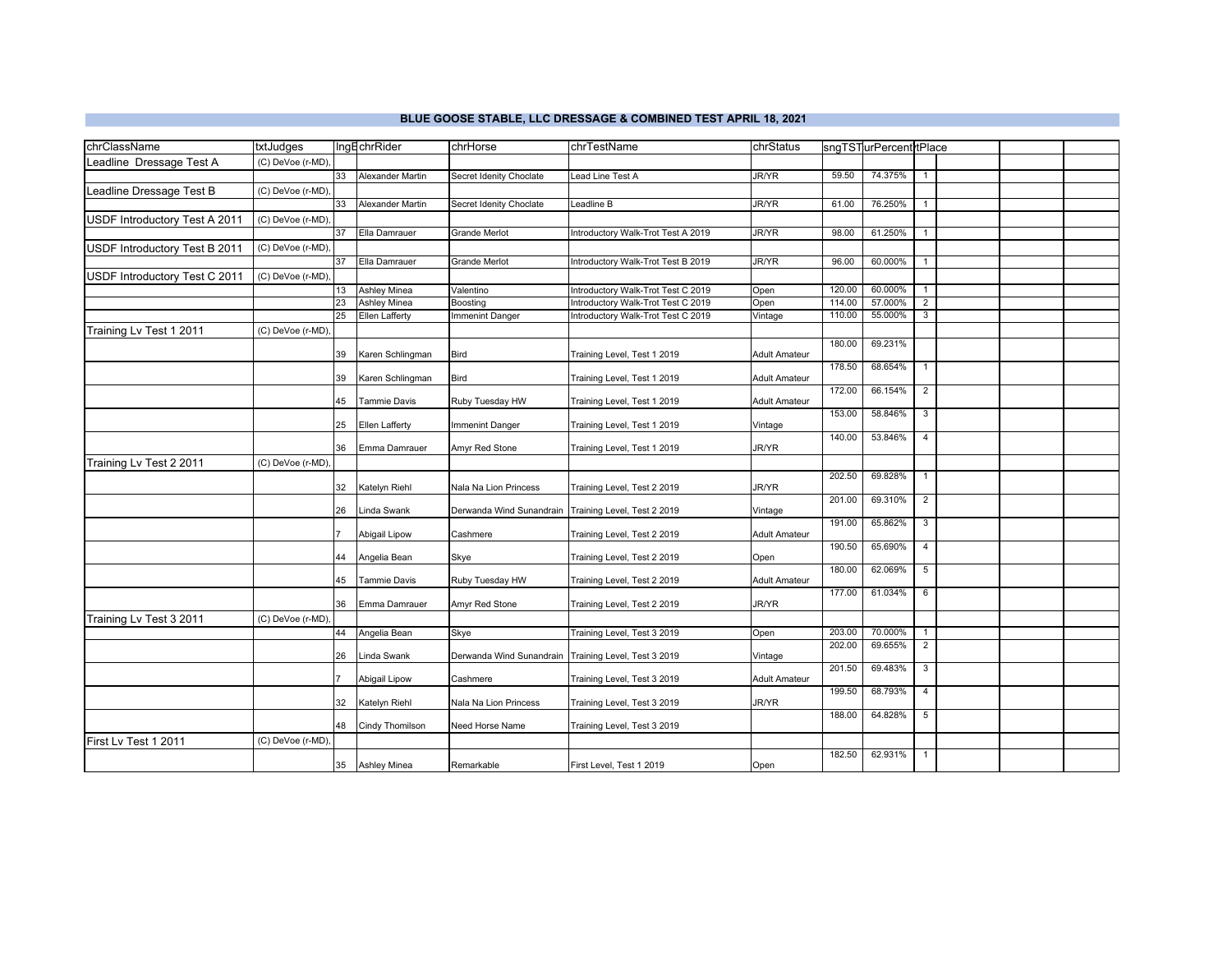|                                   |                   |                |                                       |                                 | <b>BLUE GOOSE STABLE, LLC DRESSAGE &amp; COMBINED TEST APRIL 18, 2021</b>                                      |                      |                  |                   |                |                 |                          |                |
|-----------------------------------|-------------------|----------------|---------------------------------------|---------------------------------|----------------------------------------------------------------------------------------------------------------|----------------------|------------------|-------------------|----------------|-----------------|--------------------------|----------------|
| First Lv Test 2 2011              | (C) DeVoe (r-MD)  |                |                                       |                                 |                                                                                                                |                      |                  |                   |                |                 |                          |                |
|                                   |                   | 40             | Josey Gudger                          | Lookin Around Liam              | First Level, Test 2 2019                                                                                       | JR/YR                | 227.00           | 64.857%           | $\mathbf{1}$   |                 |                          |                |
|                                   |                   | 3              | <b>Jill Murray</b>                    | Favory Tukwila                  | First Level, Test 2 2019                                                                                       | <b>Adult Amateur</b> | 223.50           | 63.857%           | $\overline{2}$ |                 |                          |                |
| First Lv Test 3 2011              | (C) DeVoe (r-MD)  |                |                                       |                                 |                                                                                                                |                      |                  |                   |                |                 |                          |                |
|                                   |                   | 40             | Josey Gudger                          | Lookin Around Liam              | First Level, Test 3 2019                                                                                       | JR/YR                | 233.50           | 64.861%           | $\mathbf{1}$   |                 |                          |                |
|                                   |                   | 3              | <b>Jill Murray</b>                    | Favory Tukwila                  | First Level, Test 3 2019                                                                                       | <b>Adult Amateur</b> | 226.50           | 62.917%           | $\overline{2}$ |                 |                          |                |
|                                   |                   |                |                                       |                                 |                                                                                                                |                      |                  |                   |                |                 |                          |                |
| Second Lv Test 3 2011             | (C) DeVoe (r-MD)  |                |                                       |                                 |                                                                                                                |                      |                  |                   |                |                 |                          |                |
|                                   |                   | 10             | Aneesa Romans                         | Kasarah                         | Second Level, Test 3 2019                                                                                      | <b>Adult Amateur</b> | 264.00           | 62.857%           | $\mathbf{1}$   |                 |                          |                |
| Third Lv TOC                      | (C) DeVoe (r-MD)  |                |                                       |                                 |                                                                                                                |                      |                  |                   |                |                 |                          |                |
|                                   |                   | 18             | Angelia Bean                          | Obsession V                     | Third Level, Test 3 2019                                                                                       | Open                 | 249.50           | 62.375%           |                |                 |                          |                |
|                                   |                   |                |                                       |                                 |                                                                                                                |                      |                  |                   |                |                 |                          |                |
| Fourth Lv TOC                     | (C) DeVoe (r-MD)  |                |                                       |                                 |                                                                                                                |                      | 255.50           | 65.513%           | $\mathbf{1}$   |                 |                          |                |
|                                   |                   | 18             | Angelia Bean                          | Obsession V                     | Fourth Level, Test 1 2019                                                                                      | Open                 |                  |                   |                |                 |                          |                |
|                                   |                   | 2              | Rebecca Lynch                         | Ozon                            | Fourth Level, Test 1 2019                                                                                      | <b>Adult Amateur</b> | 246.00           | 63.077%           | 2              |                 |                          |                |
|                                   |                   |                |                                       |                                 |                                                                                                                |                      |                  |                   |                |                 |                          |                |
| <b>FEI TOC except Young Horse</b> | (C) DeVoe (r-MD), |                |                                       |                                 |                                                                                                                |                      |                  |                   |                |                 |                          |                |
|                                   |                   | 19             | Sharon Jones                          | Wolly Ann                       | FEI Intermediate I 2021                                                                                        | <b>Adult Amateur</b> | 228.50           | 67.206%           | $\mathbf{1}$   |                 |                          |                |
|                                   |                   |                |                                       |                                 |                                                                                                                |                      |                  |                   |                |                 |                          |                |
| Fourth Lv TOC #2                  | (C) DeVoe (r-MD)  |                |                                       |                                 |                                                                                                                |                      |                  |                   |                |                 |                          |                |
|                                   |                   |                |                                       |                                 |                                                                                                                |                      | 241.00           | 63.421%           | $\mathbf{1}$   |                 |                          |                |
|                                   |                   | $\overline{2}$ | Rebecca Lynch                         | Ozon                            | Fourth Level, Test 2 2019                                                                                      | <b>Adult Amateur</b> |                  |                   |                |                 |                          |                |
|                                   |                   |                |                                       |                                 | <b>COMBINED TEST RESULTS</b>                                                                                   |                      |                  |                   |                |                 |                          |                |
| Open Elementary CT                | (C) DeVoe (r-MD), |                |                                       |                                 | Introductory Walk-Trot Test C 2019                                                                             |                      | 139.00           | 69.500%           |                | <b>JUMP PEN</b> | FINAL%                   | <b>PLACE</b>   |
|                                   |                   | 31<br>16       | Amy Magee<br><b>Tanya Sellers</b>     | asting Impression<br>Ivory Ella | Introductory Walk-Trot Test C 2019                                                                             | Adult Amateur        | 129.50           | 64.750%           | $\overline{2}$ | 0<br>0          | 30.50%<br>35.25%         | -1<br>2        |
|                                   |                   | 9              |                                       | Savannah                        |                                                                                                                |                      | 120.50           | 60.250%           | 3              | 0               | 39.75%                   | 3              |
|                                   |                   |                | Jen Carl                              |                                 | Introductory Walk-Trot Test C 2019                                                                             | Adult Amateur        |                  |                   |                |                 |                          |                |
| <b>Introductory Horse</b>         | (C) DeVoe (r-MD)  |                |                                       |                                 |                                                                                                                |                      |                  |                   |                |                 |                          |                |
|                                   |                   |                |                                       |                                 |                                                                                                                |                      | 124.00           | 68.889%           | 1              | 4               | 35.11%                   | 3              |
|                                   |                   | 15             | Gianna Byers                          | Wild But Classy                 | JSEA Eventing - Beginner Novice Test A 201 Adult Amateur                                                       |                      | 121.00           | 67.222%           |                |                 |                          |                |
|                                   |                   | 38             | Liz Harrison                          | Bombero                         | USEA Eventing - Beginner Novice Test A 201 Adult Amateur                                                       |                      |                  |                   | $\overline{2}$ | 0               | 32.78%                   | $\mathbf{1}$   |
|                                   |                   | 31             | Amy Magee                             | Lasting Impression              | USEA Eventing - Beginner Novice Test A 2018                                                                    |                      | 118.50           | 65.833%           | $\overline{3}$ | 0               | 34.17%                   | 2              |
|                                   |                   |                |                                       |                                 |                                                                                                                |                      | 112.50           | 62.500%           | $\overline{4}$ | 0               | 37.50%                   | 4              |
|                                   |                   |                | Brooke Hollway Wren WS Hunts Bay      |                                 |                                                                                                                |                      |                  |                   |                |                 |                          |                |
|                                   |                   | 14             |                                       |                                 | USEA Eventing - Beginner Novice Test A 201 Adult Amateur                                                       |                      |                  |                   |                |                 |                          |                |
|                                   |                   |                | <b>Bailey Poorman</b>                 | Nice Surprise                   | USEA Eventing - Beginner Novice Test A 201Open                                                                 |                      | 101.50           | 56.389%           | 5              | 4               | 47.61%                   | 5              |
| Introductory CT Rider             | (C) DeVoe (r-MD), |                |                                       |                                 |                                                                                                                |                      |                  |                   |                |                 |                          |                |
|                                   |                   |                |                                       |                                 |                                                                                                                |                      | 135.00           | 75.000%           | $\mathbf{1}$   | $\mathbf 0$     | 25.00%                   | $\mathbf{1}$   |
|                                   |                   | 8              | Kendra Adey                           | Cleandra FLF                    | USEA Eventing - Beginner Novice Test A 201 Adult Amateur                                                       |                      | 117.50           | 65.278%           | $\overline{2}$ |                 |                          |                |
|                                   |                   | 24             | Katherine Jackson                     | Due Process                     | USEA Eventing - Beginner Novice Test A 201 JR/YR                                                               |                      |                  |                   |                | 0.12            | 46.72%                   | 3              |
|                                   |                   | 41             | Kathy Healy                           | Galloping Hill Leap             | JSEA Eventing - Beginner Novice Test A 201 Adult Amateur                                                       |                      | 112.00           | 62.222%           | 3              | 4               | 41.78%                   | $\overline{2}$ |
| <b>Beginner Novice Horse</b>      | (C) DeVoe (r-MD)  |                |                                       |                                 |                                                                                                                |                      |                  |                   |                |                 |                          |                |
|                                   |                   | 51             | Alison Chubb                          | Missed Him                      | USEA Eventing - Beginner Novice Test B 201 Open                                                                |                      | 146.00           | 73.000%           |                | 4               | 31.00%                   | -1             |
|                                   |                   |                | June Hillman                          | Jd Superstar                    | USEA Eventing - Beginner Novice Test B 201 Adult Amateur                                                       |                      | 135.50           | 67.750%           | $\overline{2}$ | 4               | 36.25%                   | 5              |
|                                   |                   | 17             | Caren Meckelnburg                     | Stranger Than Fiction " Mio"    | USEA Eventing - Beginner Novice Test B 2018                                                                    |                      | 129.50           | 64.750%           | $\mathbf{3}$   | $\mathbf 0$     | 35.25%                   | 2              |
|                                   |                   | 47<br>22       | Kerri Healy                           | Need Horse Name<br>Jardin FF    | JSEA Eventing - Beginner Novice Test B 201 Open                                                                |                      | 128.00<br>128.00 | 64.000%           | 4              | 0               | 36.00%                   | 3              |
|                                   |                   | 30             | Kristin LaDow<br><b>Emily Barrett</b> | Zero n Hero                     | USEA Eventing - Beginner Novice Test B 201 Vintage<br>JSEA Eventing - Beginner Novice Test B 201 Adult Amateur |                      | 0.00             | 64.000%<br>0.000% | 5              | 0<br>0          | 36.00%<br><b>SCRATCH</b> | 4              |